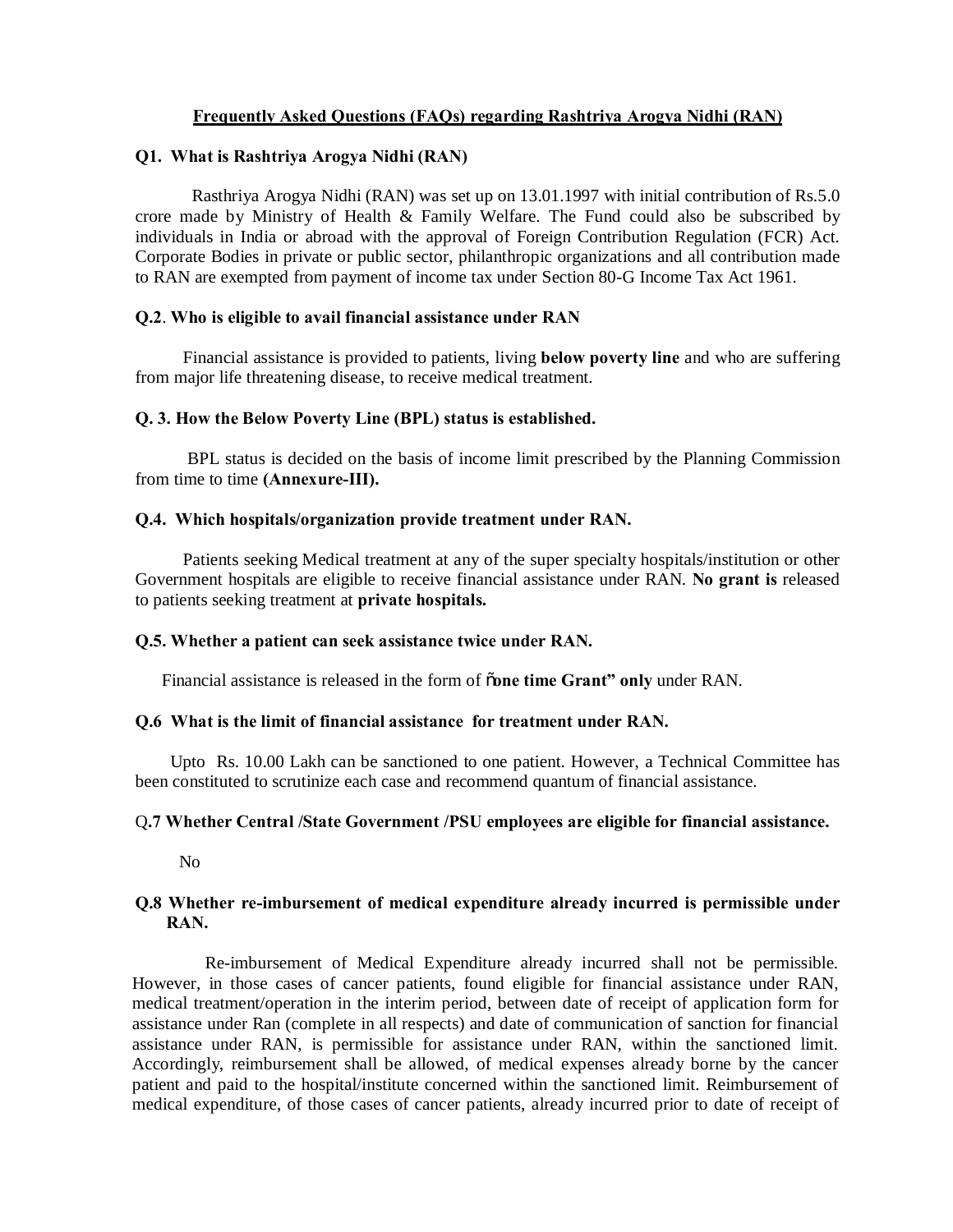application form (complete in all respects) for financial assistance under RAN, shall not be permissible.

# **Q.9 Whether common disease for which treatment is available free of cost in Government hospitals are covered under RAN.**

Diseases of common nature and disease for which treatment is available free of cost under other health Scheme/programme are **not eligible for** grants under RAN.

### **Q.10 Whether State Government are also operating such fund.**

 All State Governments except Meghalaya and Nagaland have set up Illness Assistance Fund in their respective States/UTs. Grant-in-aid is released to each of the States/UTs by Central Government under RAN, where such funds have been set up. The Grant-in-aid to States/UTs would be to the extent of 50% of the contributions made by the States/UTs subject to a minimum of Rs. 5.0 crore to States with larger population and population below poverty line and Rs.2.0 crore to other States. Financial assistance to patients living in their respective States/UTs upto Rs.1.50 lakh in individual cases is available under the Illness Fund at state/UTs level. Where quantum of assistance sought is more than Rs.1.50 lakh, all such cases are to be forwarded to the Central Government.

## **Q.11 What is the constitution of the Technical Committee of RAN.**

### **The Technical Committee consists of**

- 1. Spl. DG (Senior most), DGHS,
- 2. Economic Adviser,
- 3. Medical Superintendent, Dr. RML Hospital, New Delhi,
- 4. HOD, Cardiology, AIIMS, New Delhi,
- 5. HOD, Haematology, AIIMS, New Delhi,
- 6. HOD, Medical Oncology, Safdarjung Hospital, New Delhi.

# **Q.12. Whether any Management Committee has been constituted for managing affairs of RAN.**

RAN is managed by a Management Committee consisting of the following members :

- 1. Union Health Minister ó Chairman,
- 2. Additional Secretary(Health)- Member,
- 3. Spl. DG, DGHS, Member,
- 4. Economic Adviser 6 Member.
- 5. CCA, M/o Health & FW 6 Treasurer.

#### **Q.13. Whether any list of diseases has been prepared for treatment under RAN**

 **An** illustrative list of diseases has been prepared and is available on the website of Ministry of Health & Family Welfare : www.mohfw.nic.in under head  $\delta$ Major Programmes $\ddot{o}$ . The list is also modified from time to time.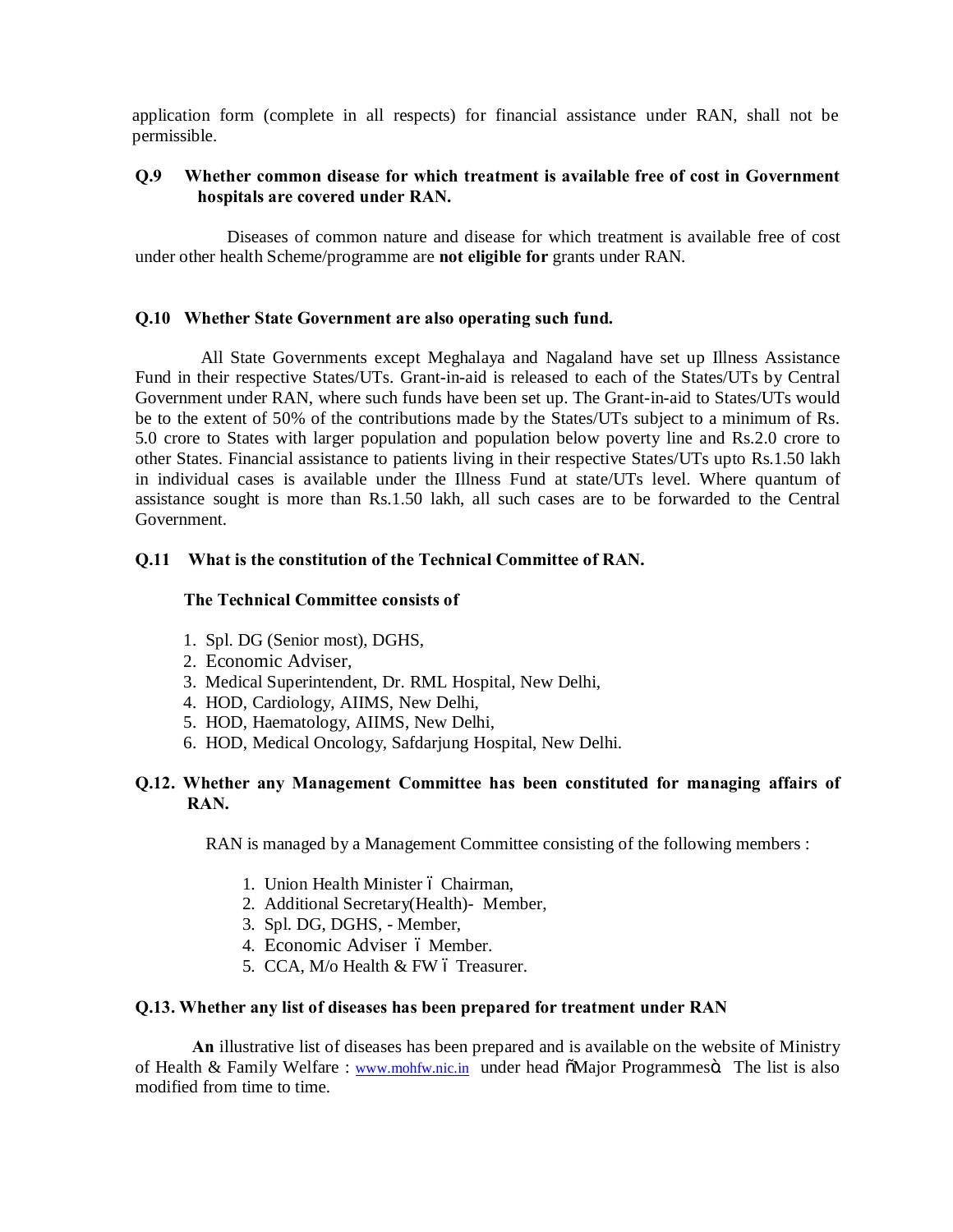# **Q.14 How the RAN is funded by the Central Government.**

Budgetary provisions are made to fund the RAN Scheme by the Central Government.

### **Q.15 Whether the funds released by the Central Government are audited.**

Fund released by the Central Government are audited by the Chartered Accountants. Audit Report submitted by them is sent to the Office of the Director General of Audit for conducting further audit. The audit report is also laid on the Tables of both the Houses of the Parliament.

### **Q.16 Whether any application form has been prescribed for seeking treatment under RAN.**

An application form has been prescribed for this purpose, which is available free of cost and can also be downloaded from the website of this Ministry.

#### **Q.17 What is the procedure to apply for availing assistance under RAN.**

- (i) Application in prescribed format duly signed/stamped by the treating doctor and Head of Department and countersigned by the Medical Superintendent from the Government hospital from where the patient is receiving treatment, should be submitted to the Section Officer, Grants Section, Ministry of Health & Family Welfare, Room No. 541- A wing, Nirman Bhavan, New Delhi-110011.
- (ii) Monthly income of the patient/parents duly certified by the Block/Mandal Development Officer/ Tehsildar/ SDM/ Special Officer of Municipal Board/ District Officer, certifying that the beneficiary belongs to a family living below poverty line in the area of their jurisdiction indicating source of income . The original certificate is required for the purpose.
- (iii) Copy of the Ration Card duly attested by a Gazetted Officer with official seal.

# **Q.18. What is the time limit set by the Grants section to process the request of the applicant for financial limit.**

The application complete in all respect is processed with in a period of one month.

#### **Q.19 Whether the grants are released in the name of the patients.**

 The grants are released to the Medical Superintendent of the hospital, where the patient is being treated.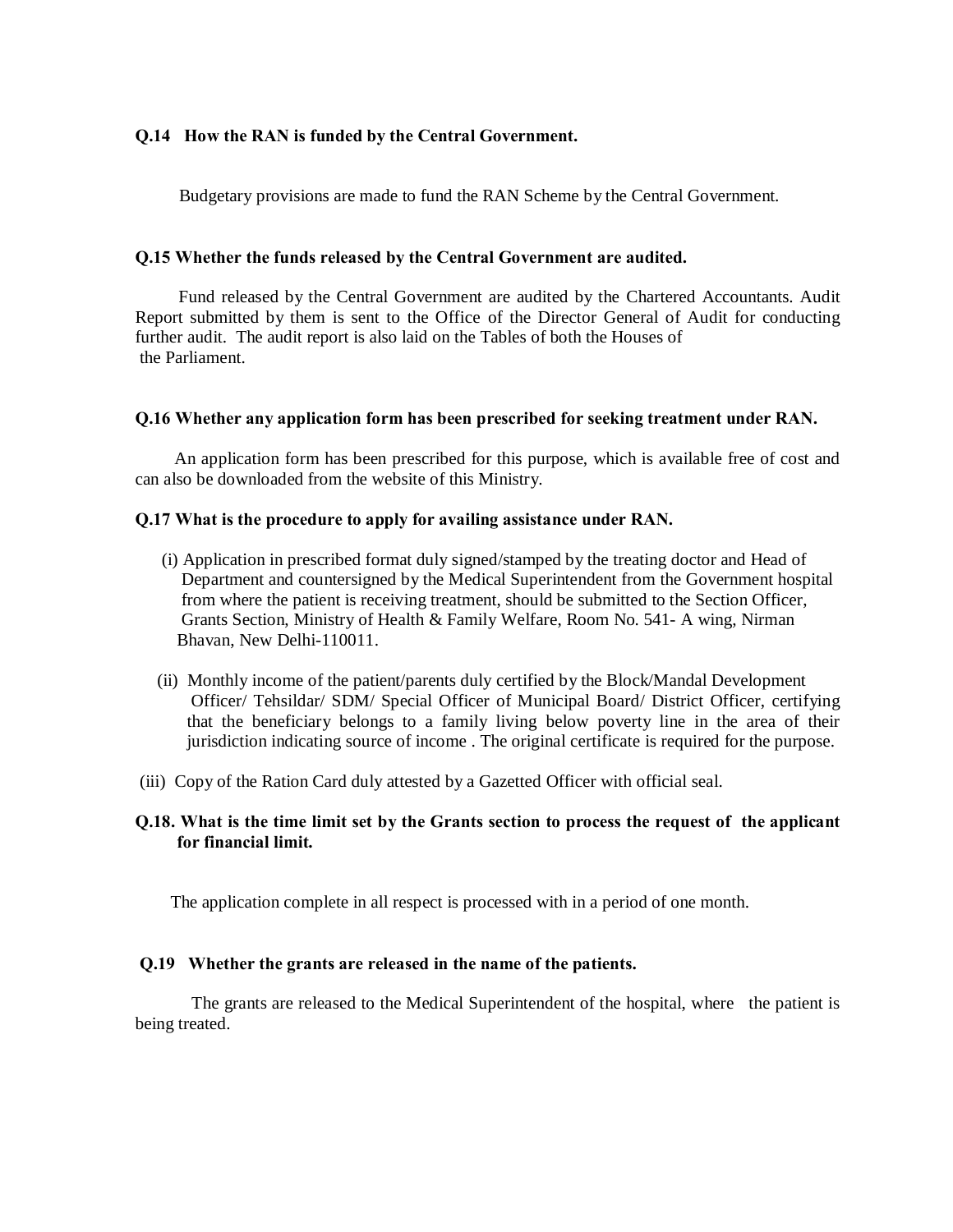### **Q.20 Whether visiting hours have been prescribed for the visitors.**

 The patients or their representative may visit Grants Section between 11 AM to 12 Noon on working days to enquire about status of their cases. In case they are not satisfied, they may also meet the Under Secretary (Grants) and Director (Grants) at the following address:

| <b>Director (Grants)</b>       | Under Secretary (Grants)        |
|--------------------------------|---------------------------------|
| Room No. 433-C, Nirman Bhavan, | Room No. 408-D,                 |
| <b>New Delhi-110011</b>        | Nirman Bhawan, New Delhi-110011 |
|                                |                                 |

## **Q 21. Whether the officers concerned are available on phone:**

 The patients may also contact the officers concerned on phone. The details are given below :

| <b>Director (Grants)</b> | <b>Under Secretary (Grants)</b> |
|--------------------------|---------------------------------|
| Tel : 2306 3481          | Tel: 23061203                   |

# **Q.22 Whether the guidelines regulating RAN and other eligibility conditions for release of grants to the patients are available on website**

The detailed guidelines regulating RAN are available at website www.mohfw.nic.in under head  $\tilde{o}$ Major Programmesö.

## **Q.23 Whether list of beneficiaries along with amount sanctioned to them is displayed on website.**

 The list of beneficiaries under RAN is also displayed at the website www.mohfw.nic.in under head  $\delta$ Major Programmesö.

### **Q.24 Whether any cancer patient fund has been set up within RAN.**

Health Minister's Cancer Patient Fund (HMCPF) within RAN has been established as a separate corpus fund, which is also managed by the Managing Committee and Technical Committee of RAN including a co-opted member, who is cancer expert working in DGHS An amount of Rs. 100.00 crore has been placed in the corpus fund and the earning from the corpus fund accrued out of interest is not used for administrative cost.

#### **Q.25. Details of Cancer institute, who provide treatment to cancer patients.**

27 Regional Cancer Centres have been authorized for treatment of cancer patients. List of this Institute is available at the website www.mohfw.nic.in. under head  $\delta$ Major Programmes $\ddot{o}$ .